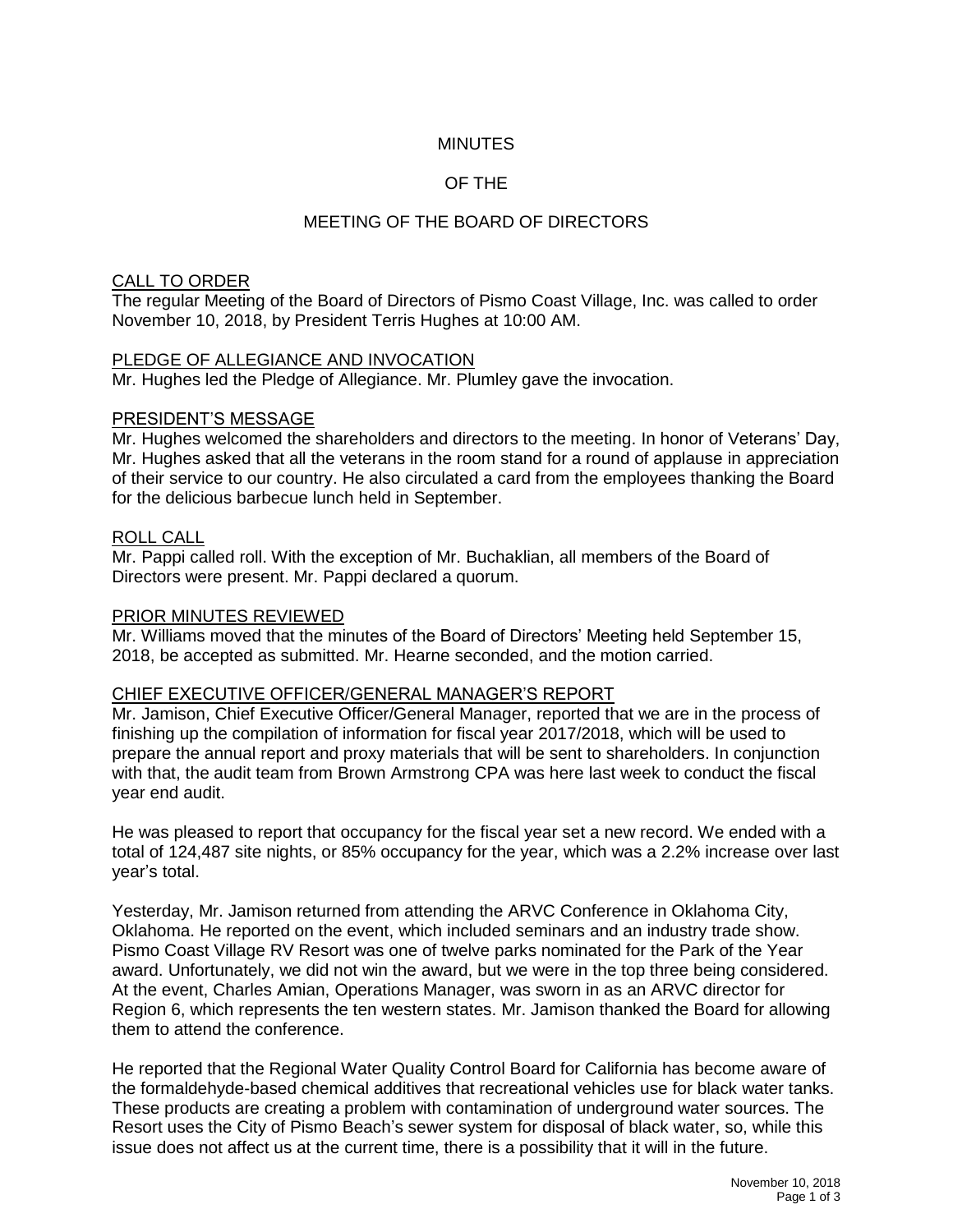Mr. Jamison gave an update on the building of the new RV Shop, stating that our last resubmittal of the plans is due to have a determination from the County by November 14, 2018. Last Monday he received a call from the County regarding the separator that must be installed in the ground to separate oils so that they do not go into the groundwater. Their call was made to confirm that we are familiar with the correct monitoring and operation of those systems.

We are getting bids on the plans to upgrade the Resort's surveillance system and have accepted a bid for the replacement of all Resort's webcams. The new truck for the Trailer Movers' fleet is expected to be delivered next week. Pismo Coast Village donated \$5,000 towards the new trailer for the docents at the Monarch Butterfly Grove. Sealing and repair work on the Resort's roads is scheduled for November 27 and 28, 2018 and will impact traffic flow and site access while the work is being completed.

## EXECUTIVE AND PERSONNEL & COMPENSATION/BENEFITS COMMITTEE REPORT

Mr. Nelson, Chair of the Personnel and Compensation/Benefits Committee, reported that a joint meeting of the Personnel and Compensation/Benefits Committee and Executive Committee was held yesterday. All committee members were present. Mr. Jamison also attended. During the meeting, Mr. Jamison reviewed his trip to the ARVC Conference, and gave updates on the status of the Resort and the 401(k) Plan.

## FINANCE COMMITTEE REPORT

Mr. Hardesty, Chair, said that the Committee met this morning. All committee members were present. Mr. Hughes and Mr. Jamison also attended. The Finance Committee reviewed the estimated 2018 financial statement; no exceptions were noted. At this time, no statements have been received from Brown Armstrong CPA. The Capital Expenditures Budget for Fiscal Year 2018/2019 and expenses-to-date were reviewed.

The Finance Committee recommended, and Mr. Williams moved, that the Company make a donation to the Pismo Coast Village Honorary and Memorial Scholarship Fund in the amount of \$1,000 in memory of director Jerald Pettibone. A vote was taken, and the motion carried unanimously.

#### OPERATIONS COMMITTEE REPORT

Mr. Plumley, Chair, said that the Operations Committee met this morning. All committee members were present. The Committee discussed the Resort's rules and regulations. They had no recommended changes.

#### AUDIT COMMITTEE REPORT

Mr. Enns, Chair, said the Committee met yesterday. All committee members were present. Mr. Hardesty, Mr. Jamison and Kitty Karstetter, Accounting Manager, also attended. The Committee met by conference call with Ryan Nielsen, from Brown Armstrong CPA, to discuss the results of their external year-end audit. Their audit team conducted the audit last week; however, we do not yet have their completed audit report. The Audit Committee also discussed the current contract the Company has with Clever Ducks for internet technology services.